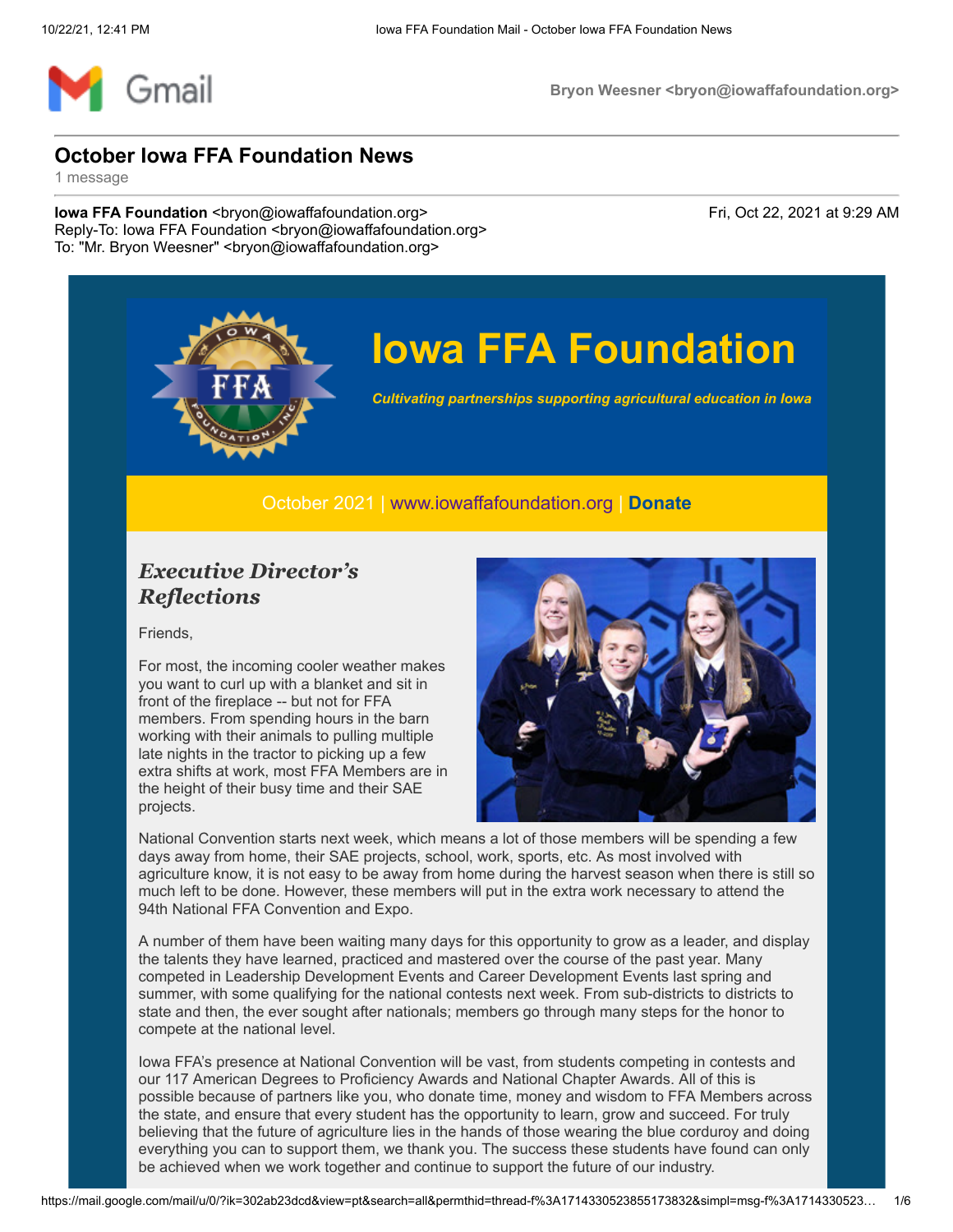Sincerely,

Josh

## **Iowa FFA Foundation Welcomes Advancement Specialist**

Zoie Shook has joined the Iowa FFA Foundation as the Advancement Specialist.

Shook, a native of Guthrie Center, Iowa, is a former FFA member and served as the 2016- 17 Iowa FFA Association SW State Vice President and later served on the Iowa FFA Alumni Board of Directors as the Past State Officer/Associate Member Representative.

Previous to joining the Iowa FFA Foundation staff, Zoie served as a legal secretary in a small law firm in west central Iowa. Newly engaged, she and her fiancé Ashton, who is employed by the city of Bondurant, are planning to relocate to the central Iowa area later this year.

Aside from being passionate about FFA, Zoie can be found coaching high school speech students, yelling at the television when the Kansas City Chiefs are losing, drinking iced coffee and eating Mexican food.

As the Advancement Specialist, Zoie will be



putting her skills to work planning events, working with communications and social media, assisting in the efforts of fundraising staff as well as be the point person for donor recognition and work with the Developing Leaders sub committee.

We are excited to have Zoie join us and invite our friends and partners to take the opportunity to welcome her to the Iowa FFA Foundation.



## **Iowa FFA Members Set Course for Indianapolis**

A caravan of busses, mini vans and Suburbans will be headed east early next week as more than 3,000 Iowa FFA members head for Indianapolis and the 94th National FFA Convention & Expo. Among the Iowa contingent are a number of outstanding FFA members who will by vying for National honors.

Coverage of the General Sessions of the National FFA Convention will air on RFD-TV or streaming live on the National FFA website at [ffa.org](http://ffa.org/) beginning Wednesday, October 27th.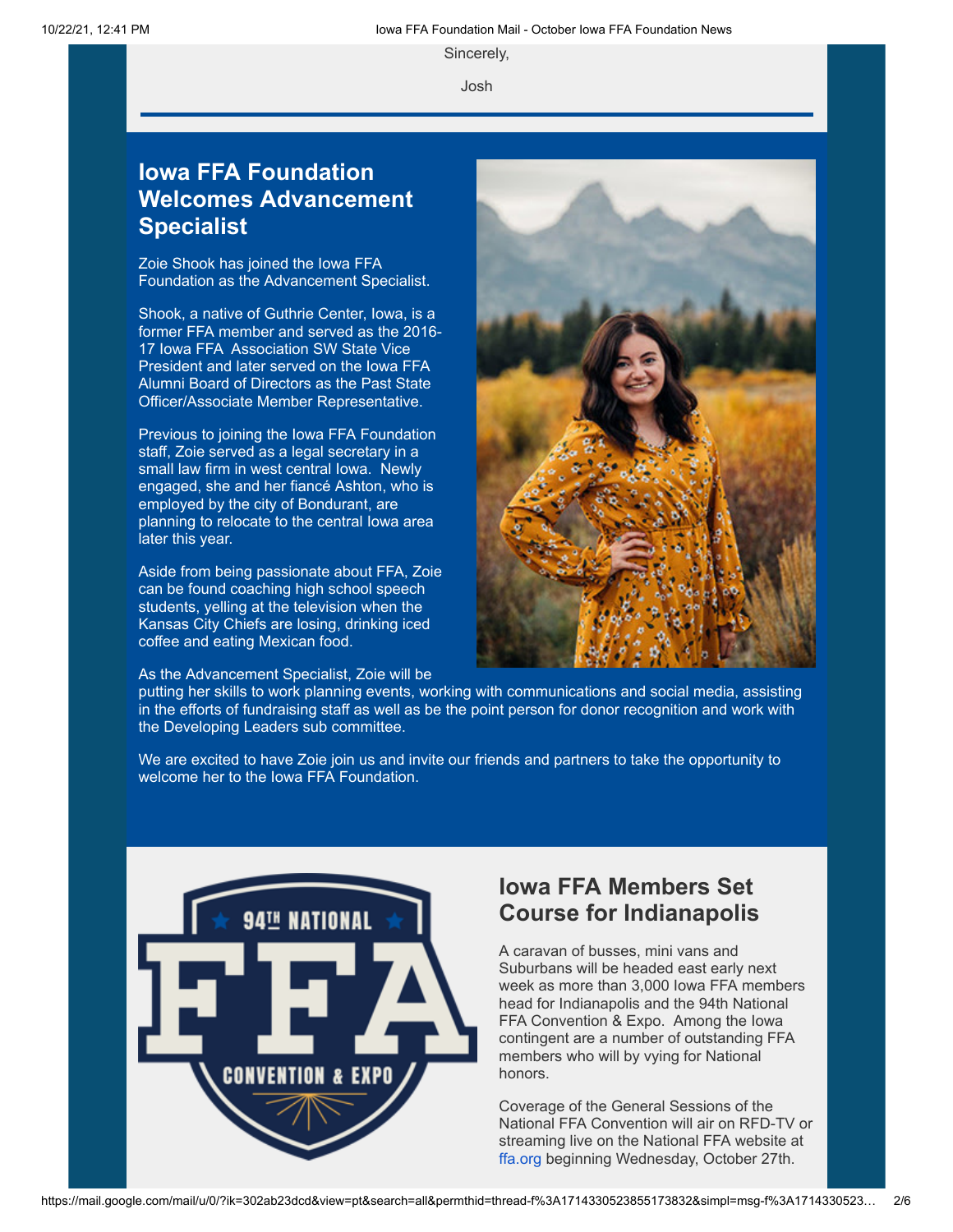#### **Kabe Boysen, from the Wapello FFA Chapter, is Iowa's National Officer Candidate**.

National officers commit to a year of service to the National FFA Organization. Each officer travels more than 100,000 national and international miles to interact with business and industry leaders, thousands of FFA members and teachers, corporate sponsors, government and education officials, state FFA leaders, the general public, and more. The team will lead personal growth and leadership training conferences for FFA members throughout the country and help set policies that will guide the future of FFA and promote agricultural literacy. The 2021-2022 National Officer team will be announced at the end of the Seventh General Session on Saturday, October 30th. Boysen previously served the Iowa FFA Association as the 2020-21 Southeast State Vice President.

#### **Chase Krug from Marion has been named one of four finalists for the American Star in Agriscience.**

The American Star Awards represent the best of the best among thousands of American FFA Degree recipients. The award recognizes FFA members who have developed outstanding agricultural skills and competencies by completing a supervised agricultural experience (SAE) program. A required activity in FFA, an SAE allows members to learn by doing. Members can own and operate an agricultural business, intern at an agricultural business, or conduct an agriculturebased scientific experiment and report the results.

Other requirements to achieve the award include demonstrating top management skills; completing key agricultural education, scholastic and leadership requirements; and earning an American FFA Degree, the organization's highest level of student accomplishment.

#### **Iowa FFA members will be competing in 25 career development areas**

Career opportunities abound within today's agriculture industry. Career Development Events (CDEs) help students develop the abilities to think critically, communicate clearly and perform effectively in a competitive job market. CDEs cover a variety of job skills in everything from communications to mechanics. Some events allow students to compete as individuals, while others allow them to compete in teams. Chapters who will be represented include: Montezuma, Midland, Muscatine, West Lyon, Creston, Maquoketa Valley, Cedar Rapids Prairie, Gilbert, Diamond Trail, Southwest Valley, Highland, South O'Brien, North Scott, Brokaw, Ridgeview, East Buchanan, La Porte- Dysart and Clear Lake.

#### **Four Iowa FFA members named National Proficiency Area Finalists**

The Agricultural Proficiency Awards honor FFA members who, through their SAEs, have developed specialized skills that they can apply toward their future careers. Four National Finalists are selected for each of the award areas and will go on to compete for a national proficiency award. National Agricultural Proficiency Award winners are announced onstage during the National FFA Convention.

- --Agriscience Research Animal Systems: Jasmyn Hoeger, Beckman Catholic FFA
- --Diversified Agricultural Production: Hunter Holdgrafer, Easton Valley FFA
- --Nursery Operations: Lindsey Laughlin, West Liberty FFA
- --Sheep Production: Zachary Schoelerman, Spencer FFA

#### **Iowa Sends 10 National Agriscience Fair Finalists**

The Agriscience Fair is for FFA members who are interested in the science and technology of agriculture. Students can compete in 36 divisions across 6 systems areas: Animal; Environmental & Natural Resources; Food Products & Processing; Plant; Power, Structural, & Technical; and Social. Divisions are set based on junior (grades 7-8), intermediate (grades 9-10) and senior (grades 11-12) projects and whether the project is conducted by an individual or a pair. Chapters represented include: Beckman Catholic, Danville, North Fayette Valley, North Scott and Stanton.

#### **Charles City is a National Chapter Award finalist**

National FFA recognizes the top chapters with innovative activities in each of the three divisions: growing leaders, building communities and strengthening agriculture. The top ten chapters in each division receive a National FFA Premier Chapter Award plaque. Of the top ten in each division, a top premier chapter will be chosen in each division. Only 3-star chapters are eligible for premier chapter awards. Charles City FFA will compete in the Premier Chapter: Strengthening Agriculture**.**

#### **8 members participating in Band, Chorus and Talent**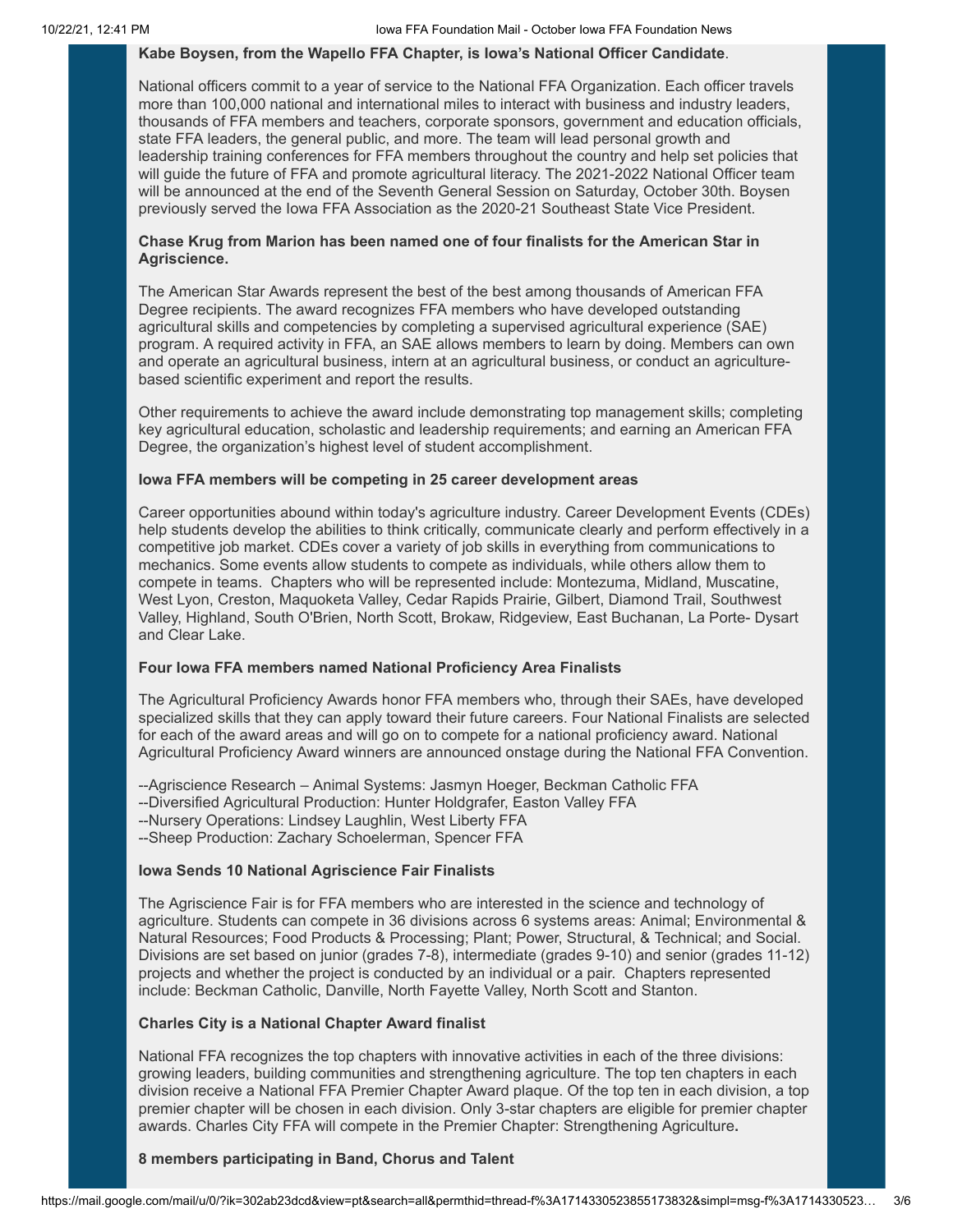Every year, members from across the nation audition to be involved in the National FFA Band, Chorus, and Talent. National FFA Band and Chorus members have various rehearsals and perform on stage at National FFA Convention. Talent has the opportunity to perform on stage at one of the General Sessions. One of the Talent acts is selected after multiple competition rounds as top talent at the end of convention. Members participating include, Maren Hettinga and Charles Moeller from the Holland Chapter, Ridge Kunkel from Lawton-Bronson FFA, Kjersten Ouverson from Clear Lake FFA, Bryan York from Atlantic, Zayden Reffitt from Dunlap, Emma Carlson from Belmond-Klemme and Chiara Dusanek from Midland FFA.

#### **117 Iowa FFA Members to receive the American Degree**

The American FFA Degree is awarded at the National FFA Convention & Expo each year to less than 1% of FFA members making it one of the organization's highest honors. In addition to their degree, each recipient receives a gold American FFA Degree key. Congratulations to these outstanding FFA members. A full list can be found [here.](https://eml-pusa01.app.blackbaud.net/intv2/j/4049CF62-07C6-4324-8417-8A4F3BBD9C61/r/4049CF62-07C6-4324-8417-8A4F3BBD9C61_f99130cc-ecca-47aa-970a-c309a41aea1a/l/C8ADBF82-4605-4ABC-AE82-65CA173E06E3/c)



## **National Farm Toy Show Offers Last Chance for 2021 Iowa FFA Tractors**

The 2021 Iowa FFA Limited Edition Tractors have been a great success with the 1/64th scale Kinze Big Blue selling out and the 1/16th scale Oliver Super 88 with corn picker nearing the end of the run with less than twenty left. The Iowa FFA Foundation will again be in a

prominent space at the National Farm Toy Show in Dyersville, November 5-7. The booth is located just inside the main doors of Beckman Catholic Schools and will feature the remaining 2021 model Oliver as well as deep discounts for older inventory purchased at the show.

If you have delayed ordering this outstanding Iowa FFA branded model please do so before the show as we can not guarantee their availability afterwards. All Iowa FFA Limited Edition merchandise can be purchased by [visiting the E Store](https://eml-pusa01.app.blackbaud.net/intv2/j/4049CF62-07C6-4324-8417-8A4F3BBD9C61/r/4049CF62-07C6-4324-8417-8A4F3BBD9C61_f99130cc-ecca-47aa-970a-c309a41aea1a/l/7C2DC8A6-B916-4BA2-8D78-9D09CE7E2023/c).

# **WELCOME NEW FFA CHAPTERS**

**Scranton North Scott Jr. High**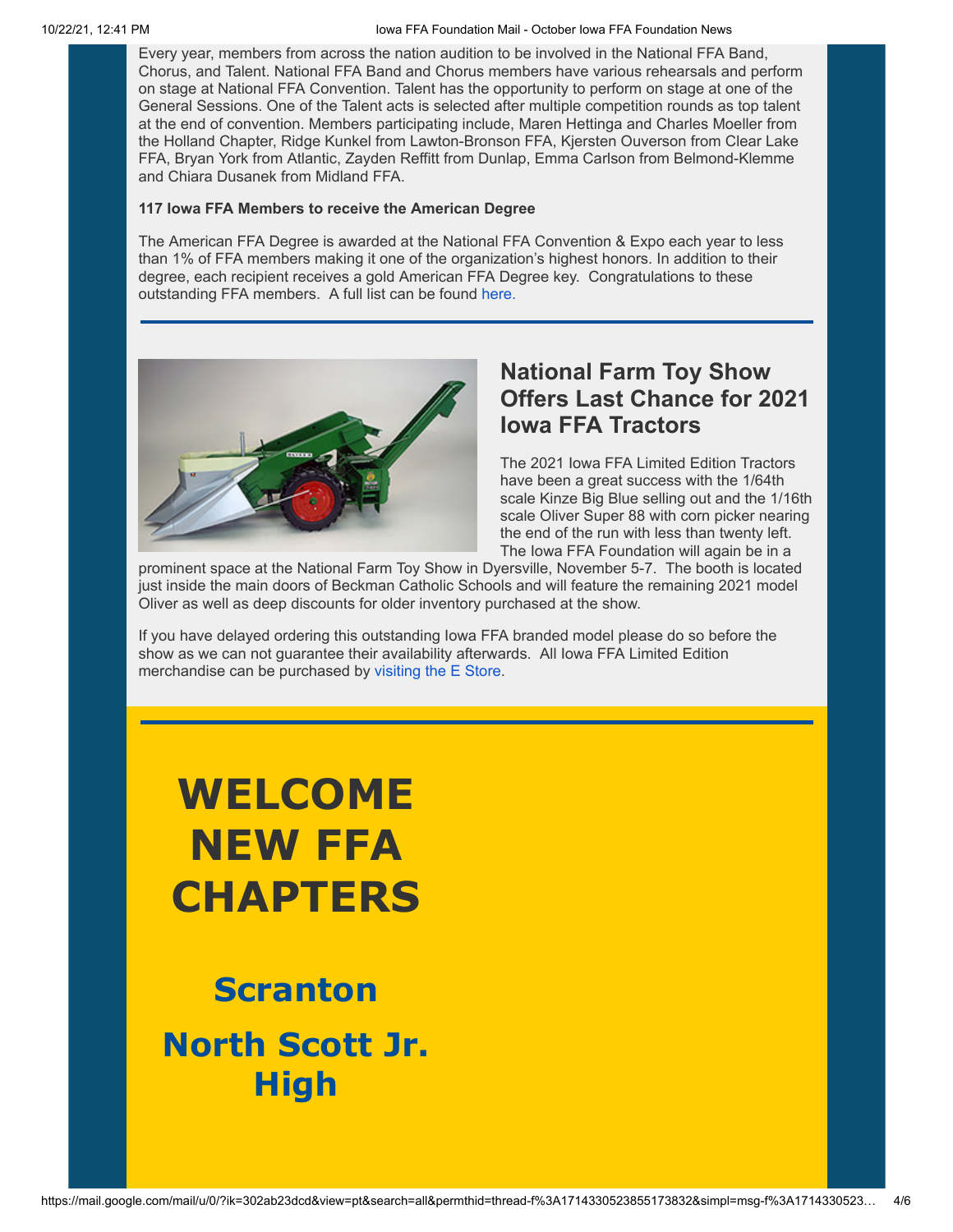## **WACO @ Wayland**









## **Black Ties Blue Jackets Registration Now Live!**

Registration is well underway for the 8th Annual Black Ties Blue Jackets Gala to be held at the FFA Enrichment Center on Saturday, February, 19th. This years event will be back in a live format with the fun, games and auction that has made the event the highlight of the start to National FFA Week.

With the continued need for agricultural educators in Iowa, the Iowa FFA Foundation will be directing part of the proceeds of this event to a fund to help new agricultural educators. This fund will help move the needle in the quest to provide agricultural education to every student in Iowa by 2025 as part of the "All in for Ag Ed" campaign.

Along with the in person event, this year we are also offering a virtual option for attendees across the nation who want to join in on the fun and take part in the silent auction. The Sponsoring Committee is excited to work toward exceeding last years record of more than \$100,000 and invite you to participate or donate a live or silent auction item. For more information, contact the Iowa FFA Foundation at 515-965-7370.

Tickets for the event can be purchased in advance by [clicking here .](https://eml-pusa01.app.blackbaud.net/intv2/j/4049CF62-07C6-4324-8417-8A4F3BBD9C61/r/4049CF62-07C6-4324-8417-8A4F3BBD9C61_f99130cc-ecca-47aa-970a-c309a41aea1a/l/1252F69C-AC7A-443F-98F9-5D4EE9E59C97/c)

**Support FFA as a member of**